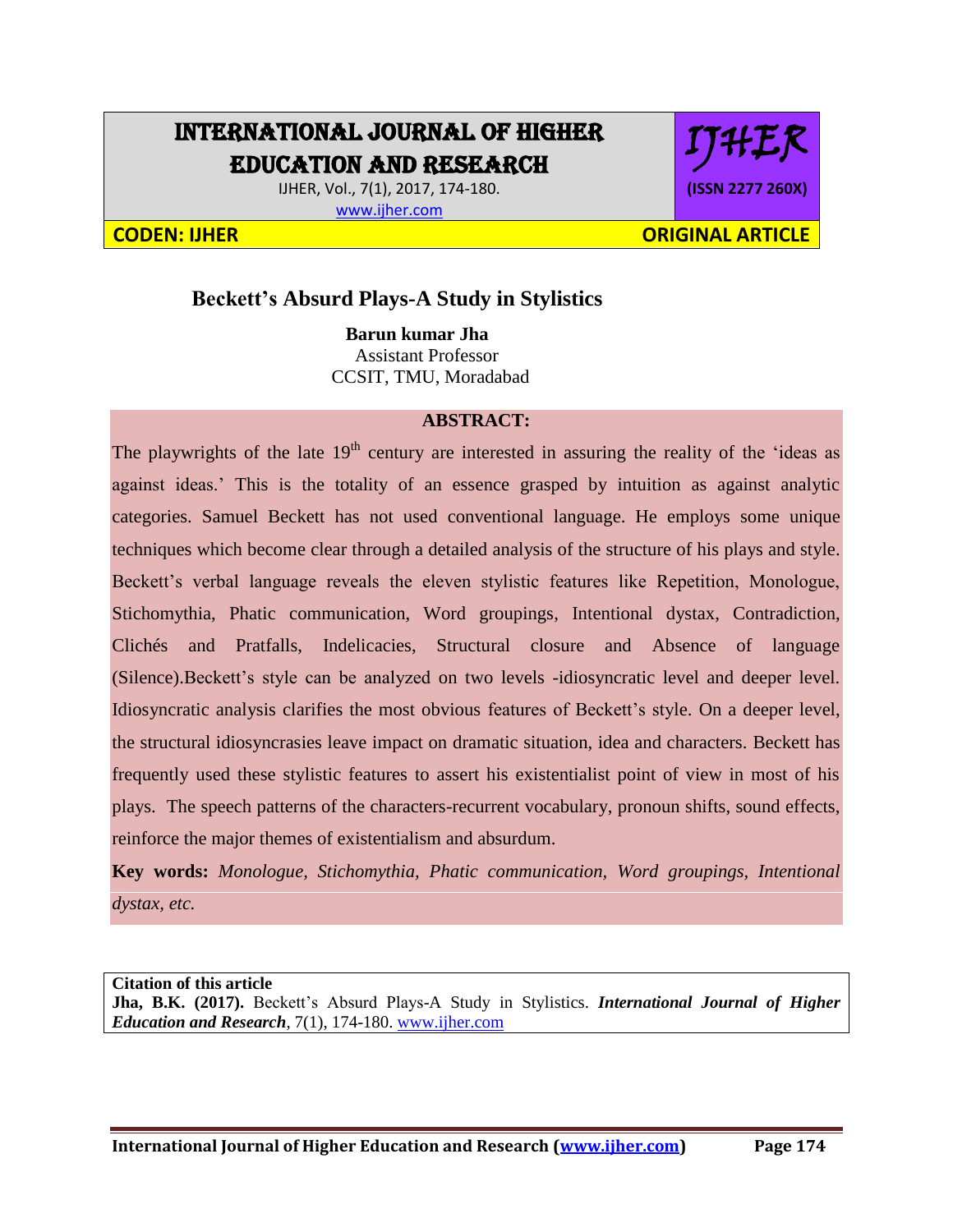**Discussion**: In the avant-garde theatre, the static techniques have become a new convention:

Martin Esslin says:

"The defiant rejection of language as the main vehicle of the dramatic is by no means the equivalent of a total rejection of all meaning…On the contrary; it constitutes an earnest endeavour to penetrate to deeper layers of reality."

Repetition is one of Beckett's favorite stylistic devices. The technique of repetitive questioning is Beckett's favorite language 'tricks'. The question and answer formula is noticed twelve times in Waiting for Godot. The following exchange clarifies this technique:

> Vladimir: Is it not? Estragon: I think it is Vladimir: I think so too. Estragon: And we Vladimir: I beg your pardon? Estragon: I said, and we? Vladimir: I don't understand. Estragon: Where do we come in? Vladimir: Come in Estragon: Take your time Come in, on our hands and knees. Estragon: As bad as that? Vladimir: Your worship wishes to assert his prerogatives?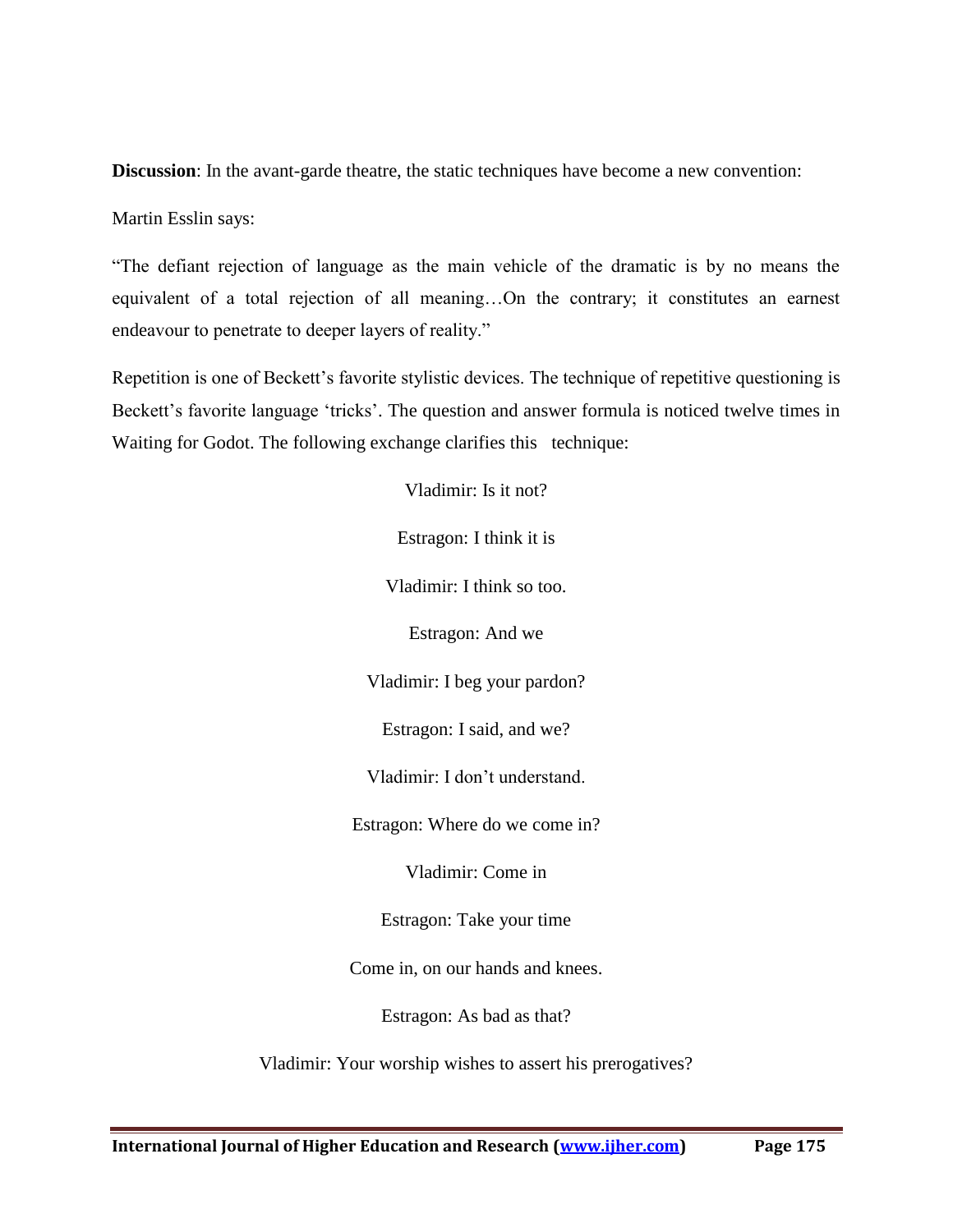#### Estragon: We've no right anymore?

Speech disintegration is the second stylistic feature used by Beckett. It shows the breakdown in communication and the whole process. It is used to emphasize the solitude of each and every character. Hamm and Clov in Endgame mock the inability of language to communicate:

Hamm: We`re not beginning to ...to…mean something

Clove: Mean something! You and I mean something!

(Break laugh)

An that`s a good one!

Beckett uses faulty communication to create misunderstanding among the characters. Ambiguities, misconstruing a question, confusion of sounds are the examples of it. The play opens on an ambiguous note, "Nothing to be done," that not leads into a dialogue but into two monologues –Estragon discussing his shoes, Vladimir their tedious existence and their inability to alter it. Again, misunderstanding arises from ambiguous syntax when Pozzo asks "Are you friends?" Estragon interprets this to mean "Are you and Vladimir friends?" and Vladimir has to explain that pozzo is asking whether Vladimir and Estragon are friends of his. Other forms of imprecision also play roles in faulty communication. On one occasion Estragon forces Vladimir to be more explicit:

Vladimir: Then why do you always come crawling back?

Estragon: I don't know.

Vladimir: No. but I do……

Vladimir: No, I mean before they beat you. I would have stopped you from doing whatever it was you were doing.

Faulty pronominal reference causes a very complex understanding between Estragon and Vladimir. Vladimir without prompting says, "Suppose you try them?" using a specific pronoun "les" without any specified reference. Estragon answers back to this proposal that he has tried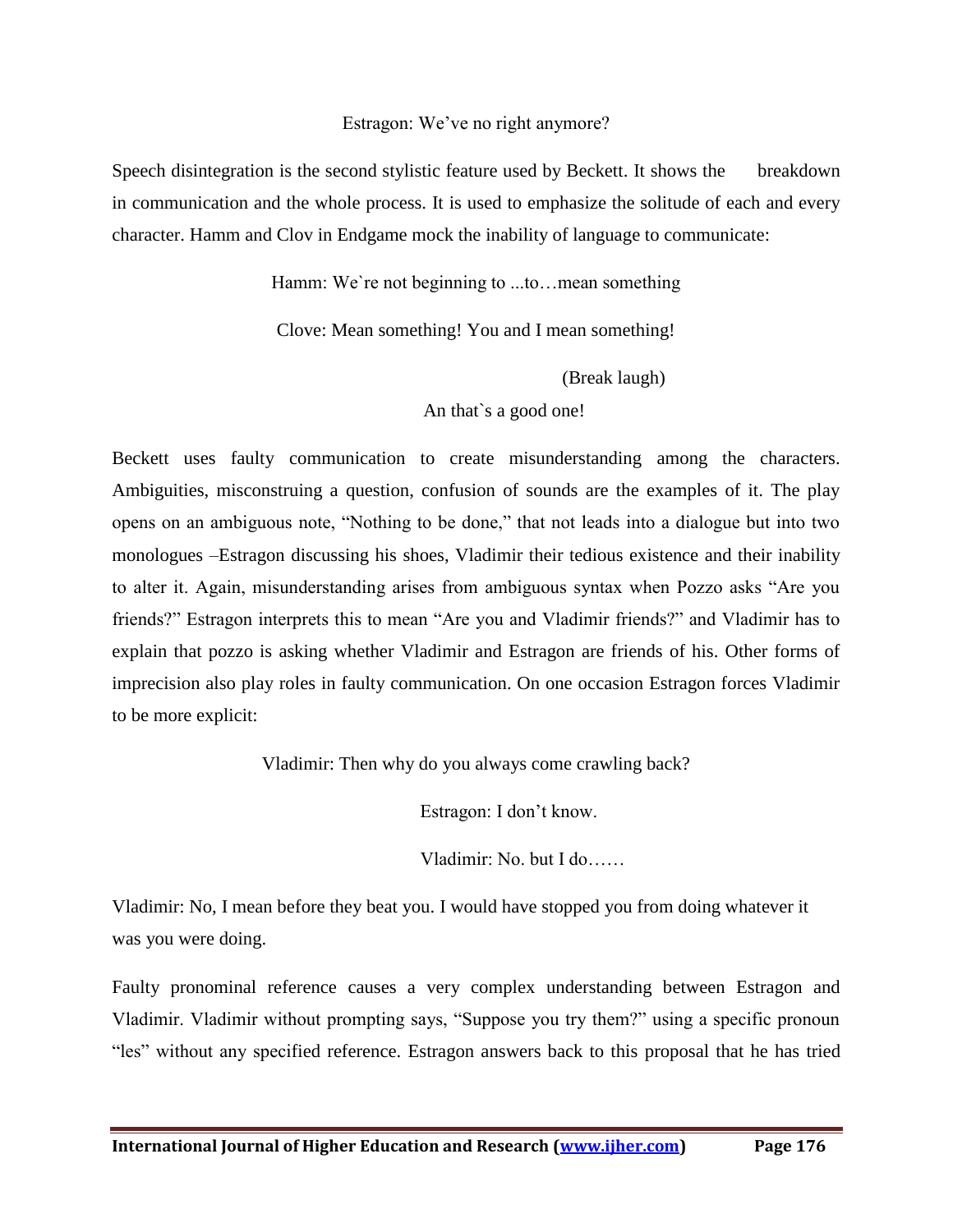everything. These linguistic accidents are a source of humor in the play, as they would be in any conventional comedy.

The most obvious example of monologue in the play is Lucy's speech. It is entirely special, because it is delivered upon command and is therefore to some extent lose characteristic of the egocentricity. Since it is offered as a diversion, Pozzo's monologue, on the other hand proceeds largely from his egocentricity.

There is a dominant and constant 'female solo' in Happy Days. Winne is the main character who speaks continuously from the beginning to the end of the play. Winne starts her solo in the very first act of the play.

Stichomythia is characterized by the staccato effect of dialogue made up of short, balanced remarks. This type of dramatic dialogue is usually a duet- two voices set the rhythm going and then round it off.

Beckett holds the cadence, but has completely changed the classical stichomythic requirement in which thought progresses accumulatively. Beckett's greatness lies in elevating prose to the level of poetry without glorifying language or constructing beautiful metaphors. The following lines illustrate it:

Vladimir: A running sore. Estragon: It's the rope Vladimir: It's the rubbing

Estragon: It's inevitable.

Phatic Communion is a powerful linguistic device frequently used by Beckett in plays to demonstrate the bonds of social communion between individuals. It also functions a perfect antiplot device in Beckett's plays. Waiting for Godot is often quoted for using this linguistic device. For example, Estragon cries out for words to fill the void. "Let's make a little conversation." But even the proliferation of words cannot guarantee communication. Often the so called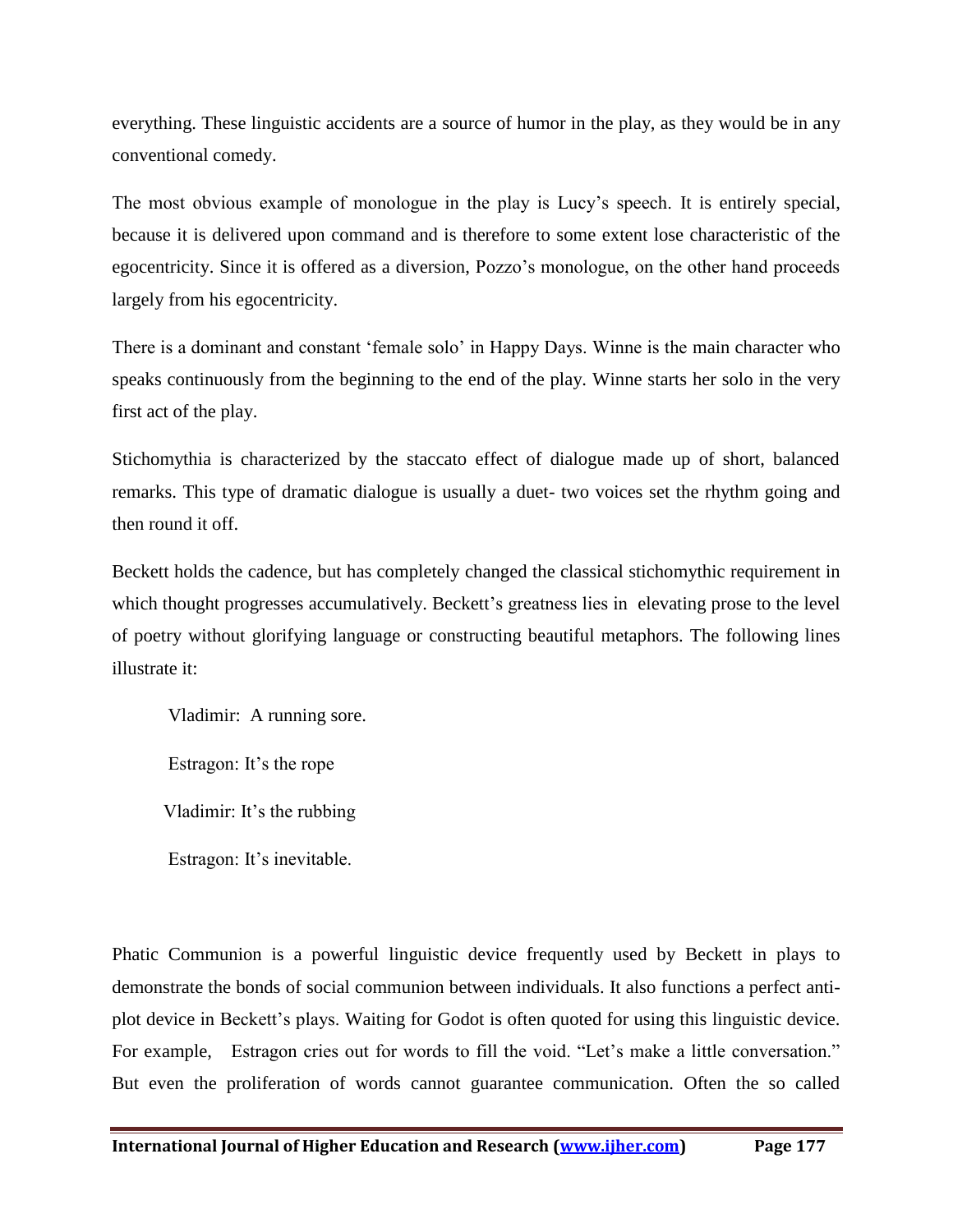dialogue degenerates into two distinct monologues-what began as inter-personal communication fades into individual logorrhea:

"Vladimir: Say you are (happy) even if it's not true.

Estragon: What am I to say?

Valdimir: Say, I am happy.

Estragon: I am happy.

Vladimir: So I am.

Estragon: So am I.

Vladimir: We are happy. What do we do now we are happy?"

Beckett's Phatic communion is also tinged with irony undermining the stability of the world.

Syntax is rooted in Beckettian philosophy. Federman says that "Beckett delights in abusing the vocabulary distorting the syntax, torturing the diction, until linguistic complexities are made to demonstrate the inadequacy of language as a means of communication".

Beckett's syntax is often the syntax of nonsense and the grammar of absurdity. Dystax is considered the clearest statement of Beckett's belief in the uselessness of thought. A segment of Lucky's fragmented monologue aptly illustrates it.

Lucky: -----Connemara.

Contradiction is another characteristic of Beckett's prose which functions as an anti-clarity device. In Waiting for Godot, there are numerous lines which express what was said in the preceding speech, co- confirms that, "his subject matter begins to drift further and further away from the realms of common "reality" toward nothingness which is ultimate reality. 'Nothing' cannot be expressed directly in terms of language – All language is specious."

Both cliché and pratfall have been united under one section since they often function in close relationship. The pratfall may be designed to express unwarranted or at least unexpected pain. It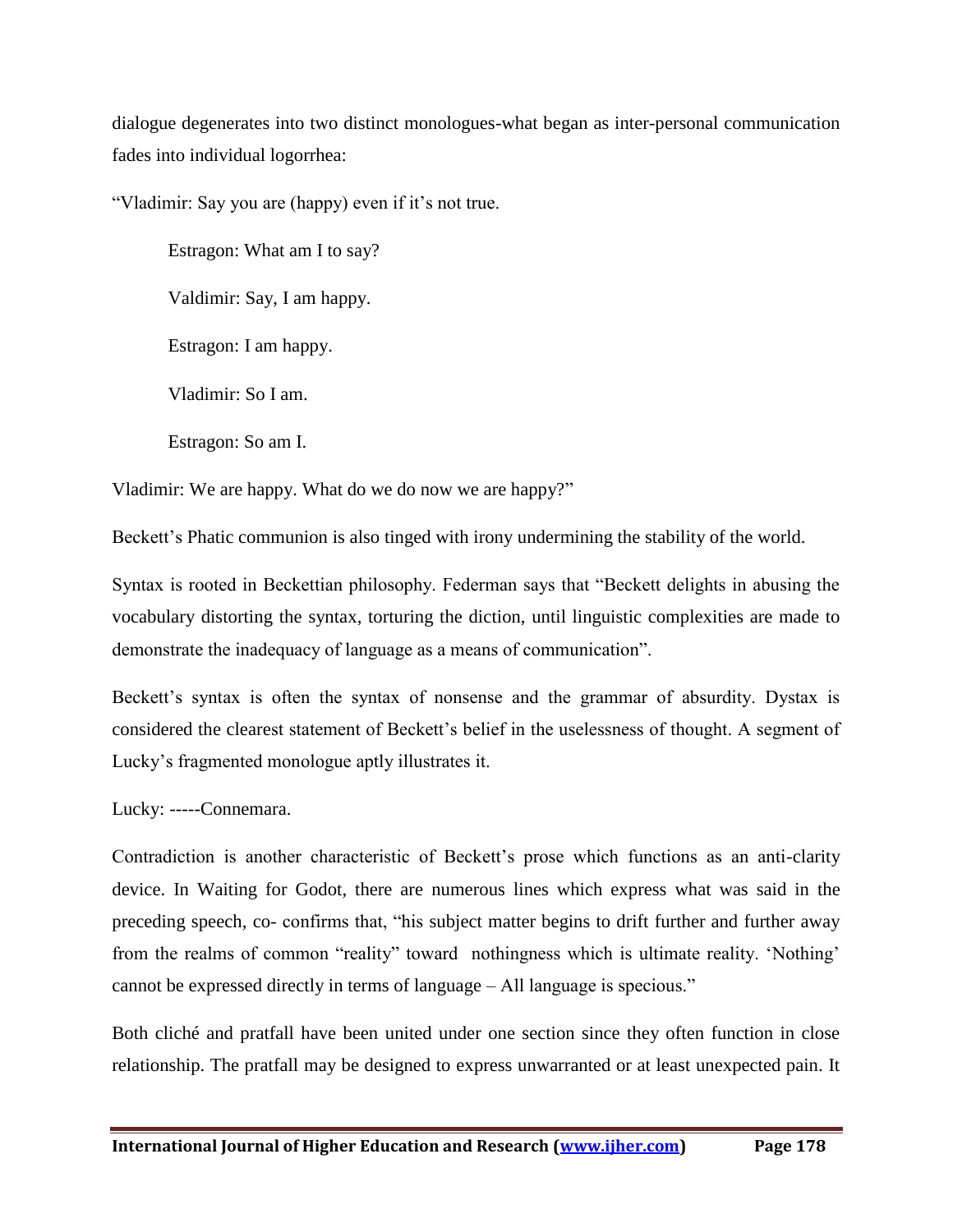is a comic destruction of cliché sentiments. When Estragon asks Vladimir to embrace him, Vladimir obliges but the effect is sentimental, "…. (Estragon recoils.) You stink of garlic."

Clichés are changed into games or rituals by dividing the lines between Gogo and Didi, by arbitrarily assigning one phrase to each. Thus, we have a sense of their "pairdom" while we are entranced by the rhythm of their dialogue. The final, striking characteristic of Beckett's style is the absence of language. Susan Sontag says:

In greatest art one is always aware of things that cannot be said, of the contradiction between expression and the presence of the inexpressible. Stylistic devices are also techniques of avoidance. The most potent elements in a work of art are, often, its silence.

The frequent silences which isolate the words in Beckett's plays serve to isolate the characters from one another and to intimate that the final answer will be silence. Federman distinguishes this desire for silence, for annihilation of one's being as a form of creative impotence. The hollows sound effects of the play support the themes of horror and conventional emptiness. These hollow sounds and the monologues are in sharp contrast to the periods of silence that recur throughout the play. These silences function on several levels, ranging from the social to the metaphysical.

The tension between sound and silence appears at the beginning of the play and becomes more pronounced by the end. It reflects two basic and paradoxical aspects of man's metaphysical or essential nature-his compulsion to speak, which is social, and his condemnation to silence, which is a manifestation of his solitude. This paradox is achieved by juxtaposing Lucky's muteness to the incessant characters of Estragon and Vladimir. It is further demonstrated by Vladimir and Estragon's periods of alternating silence and conversation. As the dialogue of the play shows, language is a faulty mirror of reality, and furthermore, our use of language reflects egocentricity. Beckett's reduction of speech to ordinary language allows him to say nothing about the foundation of speech of the natural order of the world. As Stanley Rosen demonstrates, the choice of silence is the choice of the nihilist.

The often-used pauses are significant in Happy Days. The frequently- scattered pauses illustrate that language is not enough, and one day words must fail. When silence invades the sphere of